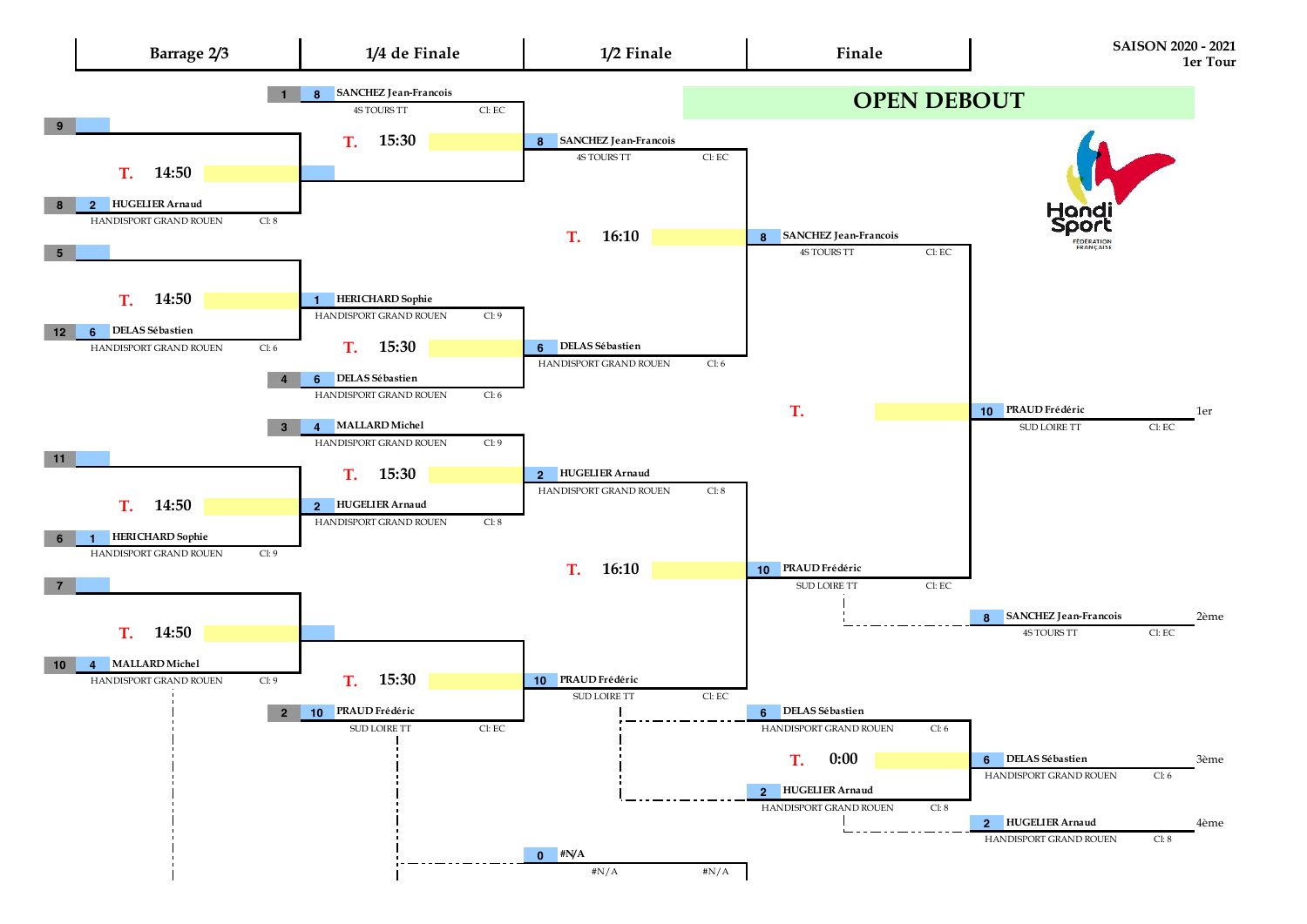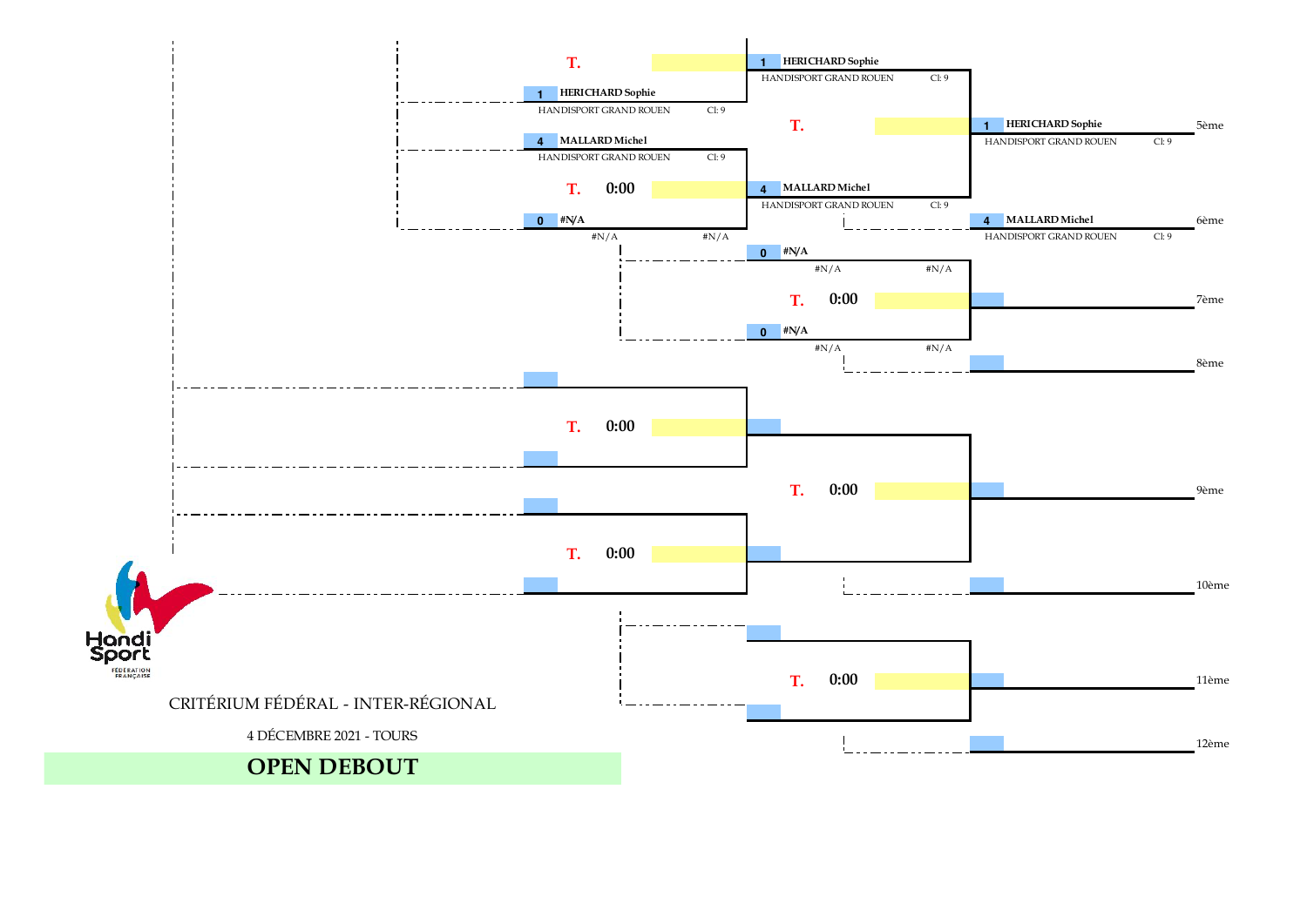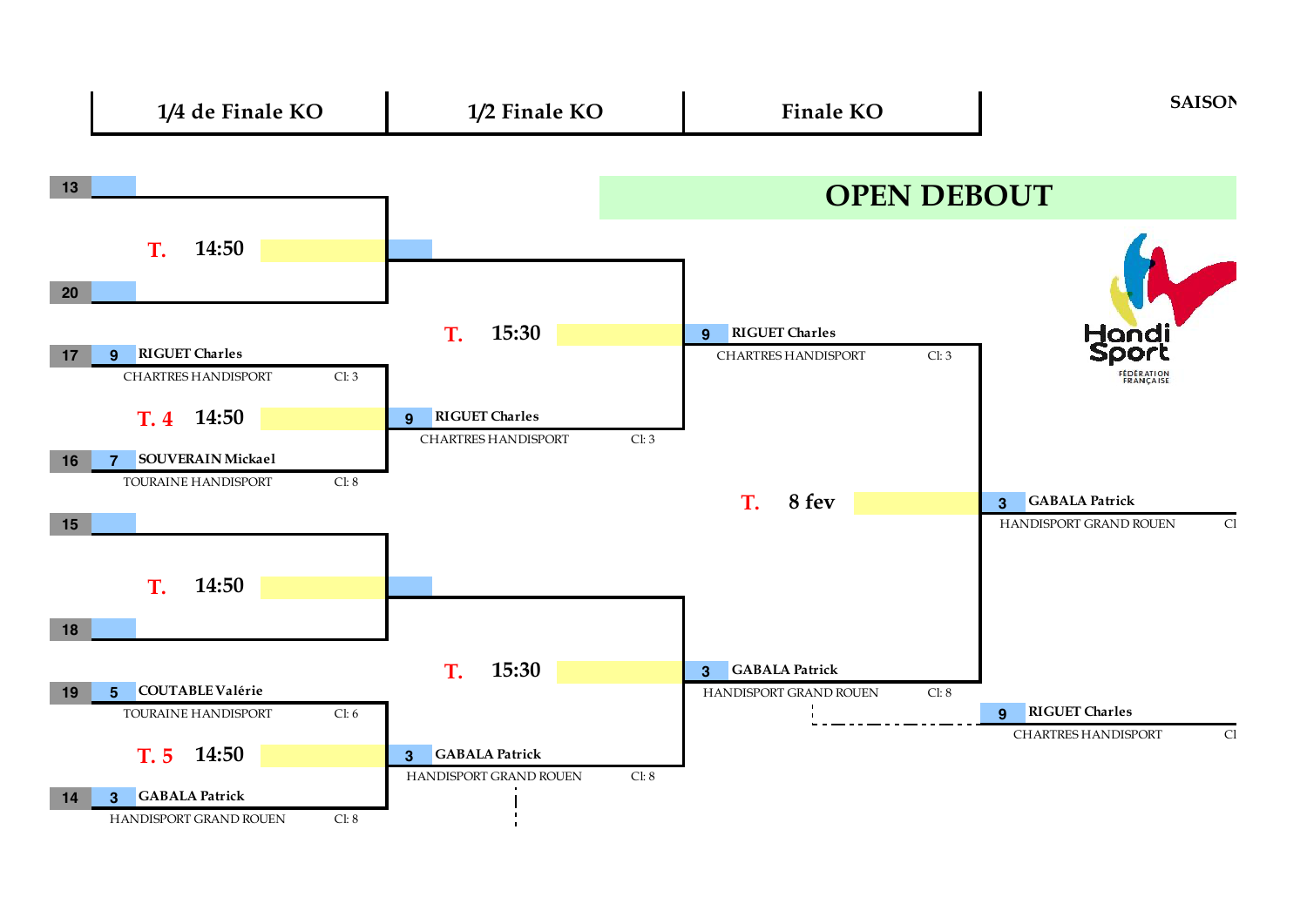

## CRITÉRIUM FÉDÉRAL - INTER-RÉGIONAL

4 DÉCEMBRE 2021 - TOURS

## **OPEN DEBOUT**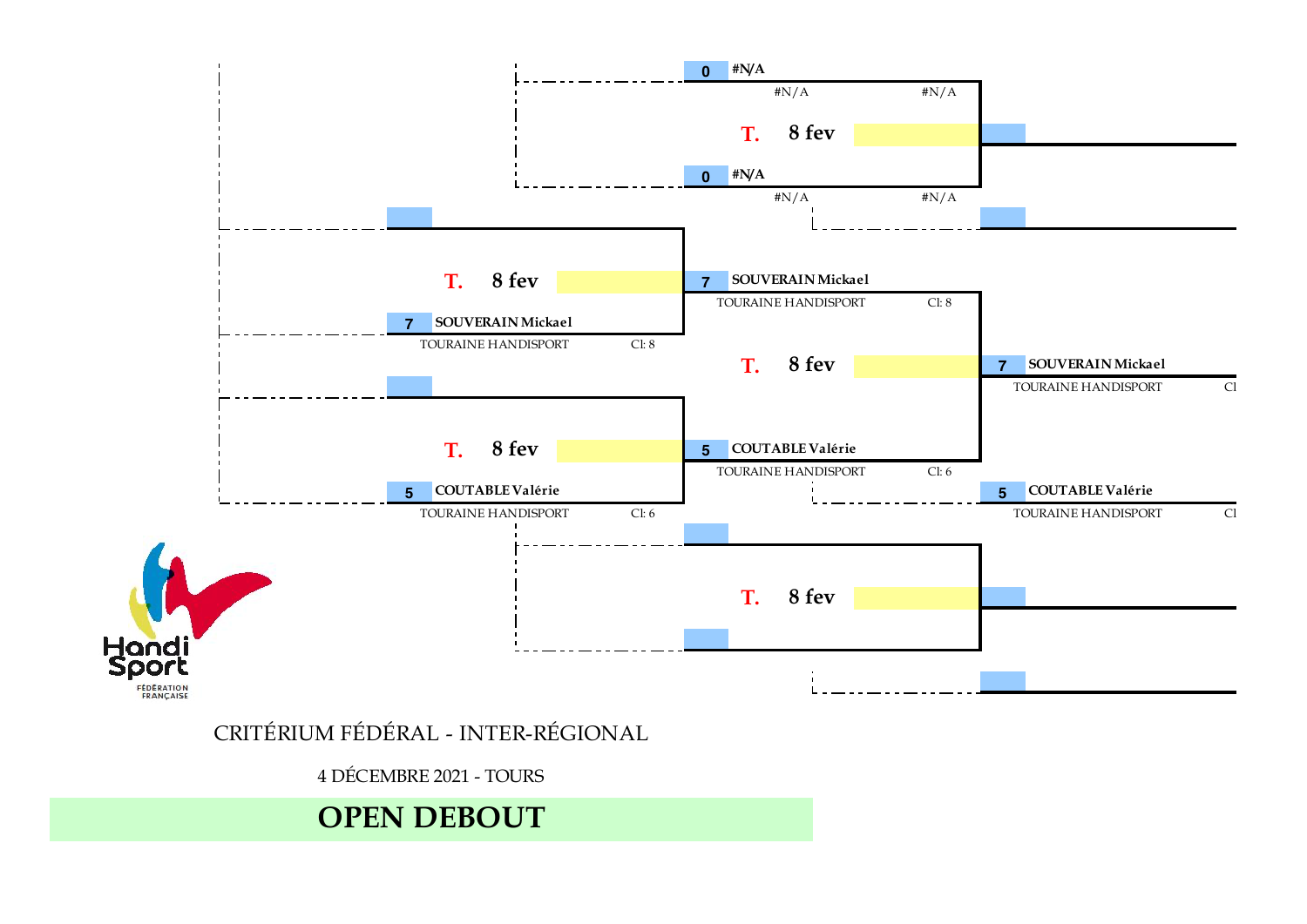



13ème  $\cdot$  8

14ème  $: 3$